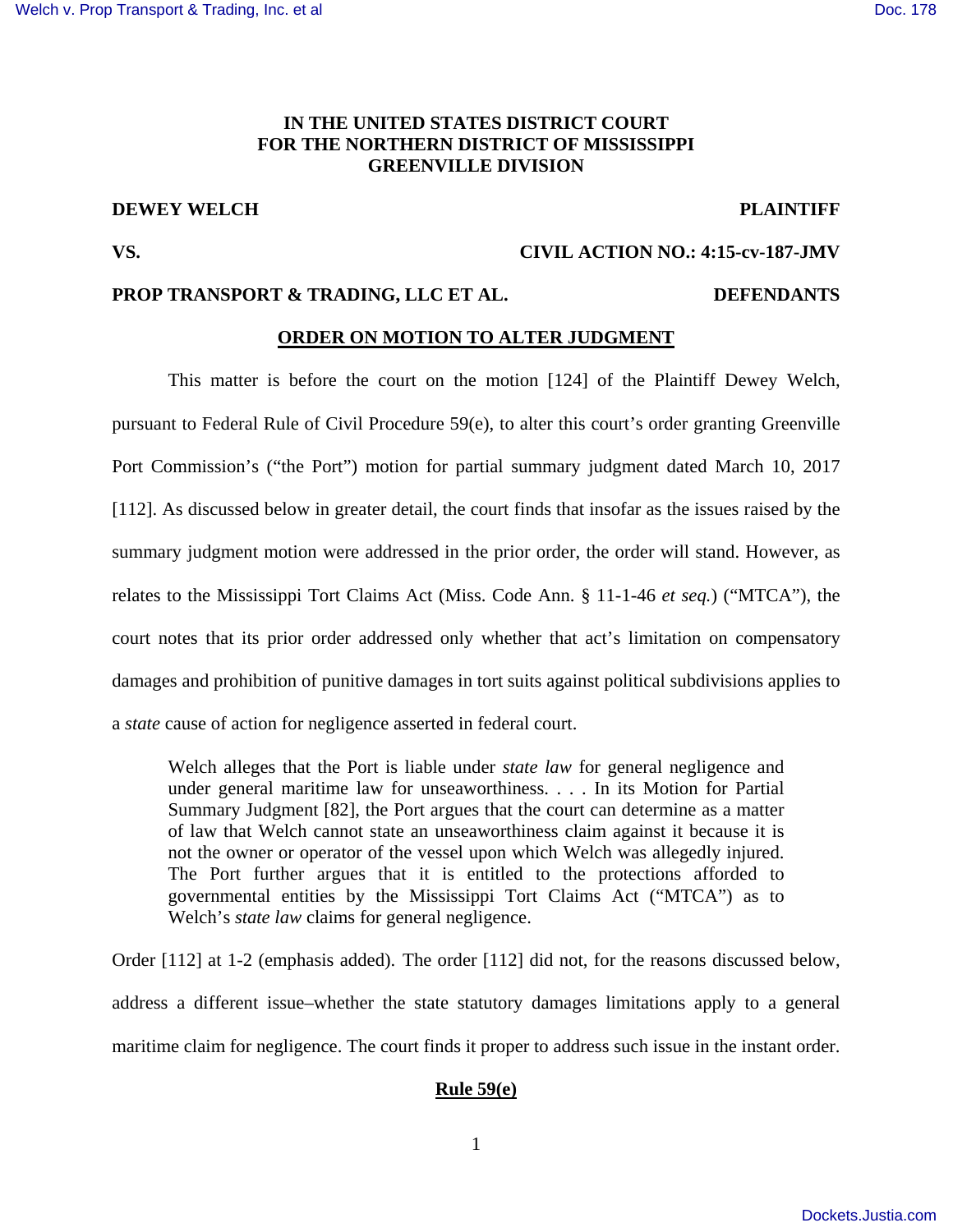"Depending on the timing of the motion, the Fifth Circuit treats a motion for reconsideration as either a motion to alter or amend under Rule 59(e), or a motion for relief from judgment under Rule 60(b)." *Kennedy v. Jefferson Cty. Hosp.*, 2016 WL 6495595, at \*1 (S.D. Miss. Nov. 2, 2016) (citing *Lavespere v. Niagara Mach. & Tool Works, Inc.*, 910 F.2d 167, 173 (5th Cir. 1990)). If the motion is filed within 28 days of entry of the judgment, then the motion constitutes a motion to alter or amend under Rule 59(e). *Id.*; Fed. R. Civ. P. 59(e). If a motion is filed more than 28 days, but not more than one year, after entry of judgment is governed by Rule 60(b). *Id.*; Fed. R. Civ. P. 60(b). Because Welch's motion was filed on the twenty-seventh day following entry of judgment, the court shall treat it as a motion to alter or amend under Rule 59(e).

 A motion to alter or amend judgment pursuant to Federal Rule of Civil Procedure 59(e) constitutes a request for "extraordinary" relief. *Id.* (citing *In re Pequeno*, 240 Fed. App'x 634, 636 (5th Cir. 2007)). "Such relief is appropriate only in three circumstances: '(1) an intervening change in controlling law, (2) the availability of new evidence not previously available, or (3) the need to correct a clear error of law or prevent manifest injustice.'" *Id.*; (citing *In re Pequeno*, 240 Fed. App'x at 636).

#### **The prior order granting the Port's motion for partial summary judgment [112]**

 In accord with the above and its prior order [112] at pp. 1-2, the court notes again that while Plaintiff's amended complaint asserts a claim for unseaworthiness under general maritime law, with respect to negligence, the Plaintiff makes no reference to general maritime law. To the contrary, the amended complaint describes Plaintiff's negligence claim as a "state cause of action" brought pursuant to the Mississippi Tort Claims Act. *See* Amended Complaint [2] at 11.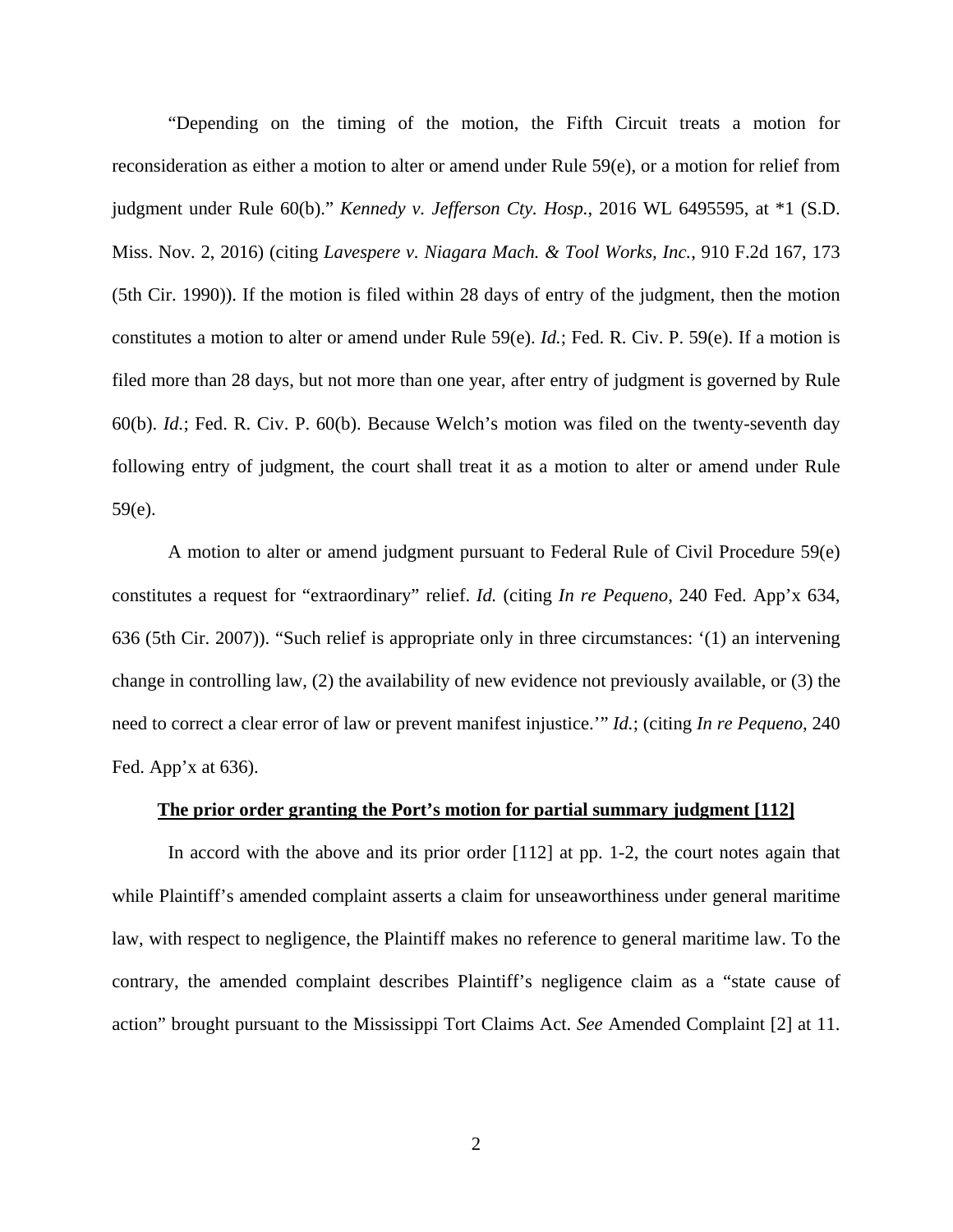Accordingly, in its prior order, the court held only that the MTCA damages limitation applied, in federal court, to plaintiff's state cause of action for negligence against the Port.

 Nevertheless, upon further review, it is apparent that the parties themselves have approached Plaintiff's negligence claim, not only as a state cause of action, but as one pursuant to general maritime law. (Albeit, the Port argues that Plaintiff has elected to proceed under either theory pursuant to the Mississippi Tort Claims Act.) In short, because the parties have briefed the issues before the court as if the Plaintiff has indeed asserted a general maritime claim for negligence in addition to, or in place of, a state law negligence claim, the court finds it necessary, to avoid manifest injustice, to address here whether the Port is entitled, on summary judgment, to an order limiting Plaintiff's compensatory damages and prohibiting punitive damages pursuant to the Mississippi Tort Claims Act should Plaintiff succeed on the merits of a general maritime negligence claim. *See, In re Gharbi*, 2011 WL 831706, at \*10 (Bankr. W.D. Tex. Mar. 3, 2011), *aff'd*, 2011 WL 2181197 (W.D. Tex. June 3, 2011) ("The Court is aware that Plaintiff did not plead these first two issues in the initial complaint. However, Plaintiff raised these issues in Plaintiff's Motion for Summary Judgment (docket no. 24) and Plaintiff's Proposed Pre–Trial Order (docket no. 42) and argued the issues at the hearing August 26, 2010. The Federal Rules of Civil Procedure allow for situations such as this, stating: When an issue not raised by the pleadings is tried by the parties' express or implied consent, it must be treated in all respects as if raised in the pleadings. A party may move—at any time, even after judgment—to amend the pleadings to conform them to the evidence and to raise an unpleaded issue . . . F.R.C.P.  $15(b)(2)$ .").

#### **The Port's position**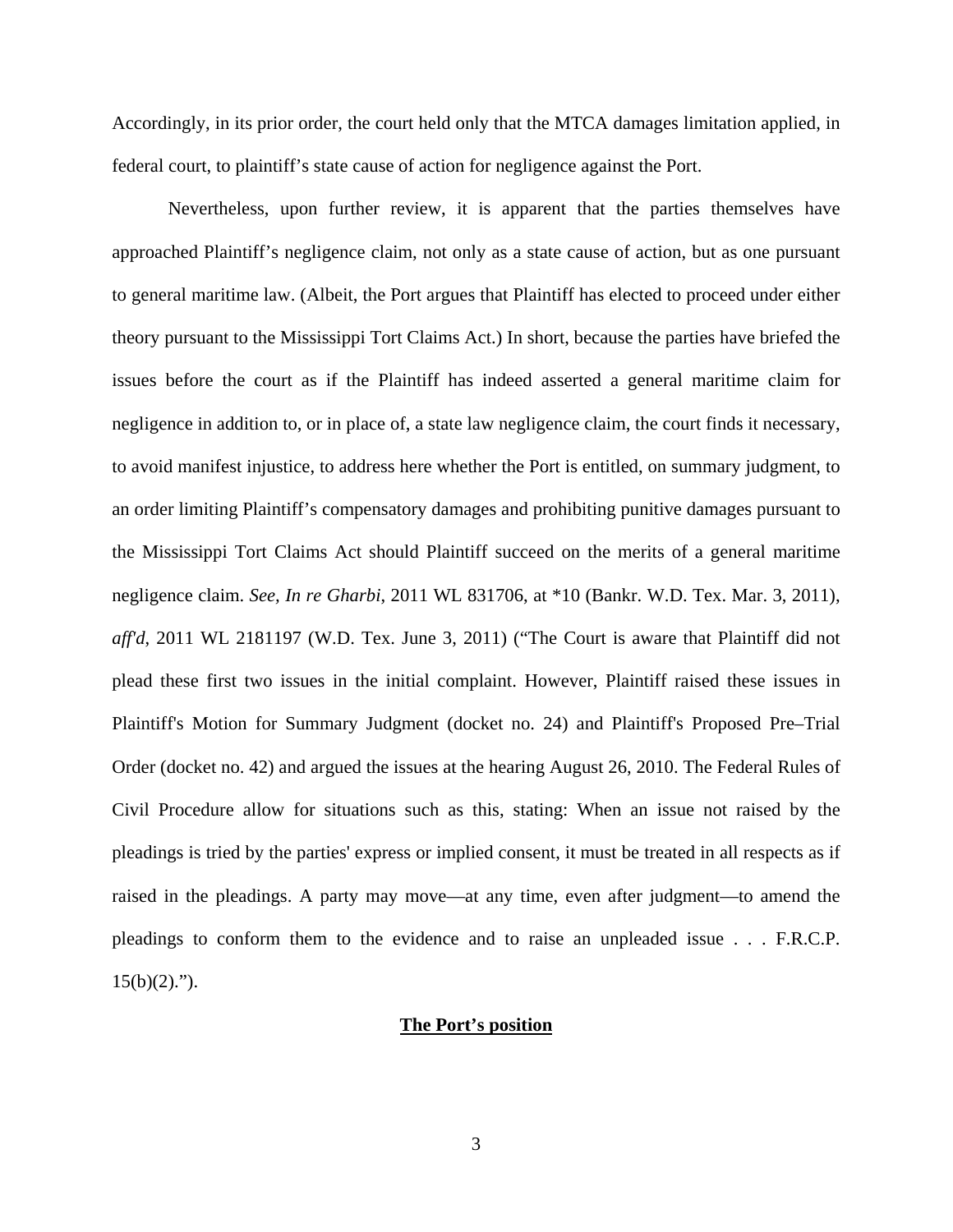The Port asserts that the state tort claims act, by its express terms, 1) applies to all tort suits, including those pursuant to general maritime law, against, among others, political subdivisions such as the Port (Miss. Code Ann.  $\S$  11-46-1(g)), and 2) expressly limits compensatory damages to \$500,000, and prohibits punitive damages for commission of such of those torts as to which immunity is waived under the act, *see* Miss Code Ann. § 11-46-15. The Port further asserts that the state tort claims act damages limitation is not preempted by general maritime law. Finally, the Port asserts, by way of alternative argument, that because Plaintiff brought his general maritime negligence claim pursuant to the Mississippi Tort Claims Act (MTCA), he must, for that independent reason, proceed in accordance with its damage  $limitations<sup>1</sup>$ 

#### **The Plaintiff's position**

 Plaintiff asserts, first, that a state law, such as that limiting damages against a political subdivision for torts of its employees under the MTCA, is irrelevant in a federal court action against that entity for violation of federal common law, unless, as an initial matter, the defendant subdivision qualifies as the state or an "arm of the state" entitled to  $11<sup>th</sup>$  Amendment immunity. Plaintiff further asserts that the Port is not the state or an arm of the state as that phrase has been defined under applicable Fifth Circuit law. Consequently, Plaintiff asserts that the Port is not entitled to the damage limitations set forth in the MTCA. As discussed hereafter, this argument is unpersuasive because it puts the proverbial cart before the horse—it overlooks the fact that unless the state law at issue is preempted by a federal law, the state is free to legislate as it sees fit, including affording its political subdivisions protections from tort suits irrespective any 11<sup>th</sup> Amendment analysis.

<u>.</u>

<sup>&</sup>lt;sup>1</sup> The motion for partial summary judgment sought application of the damages limitations, not other provisions of the act. *See* Motion for Partial Summary Judgment [83] at 5-6. Should summary judgment as to application of any other provision of the act be sought, a separate motion seeking such relief must be filed.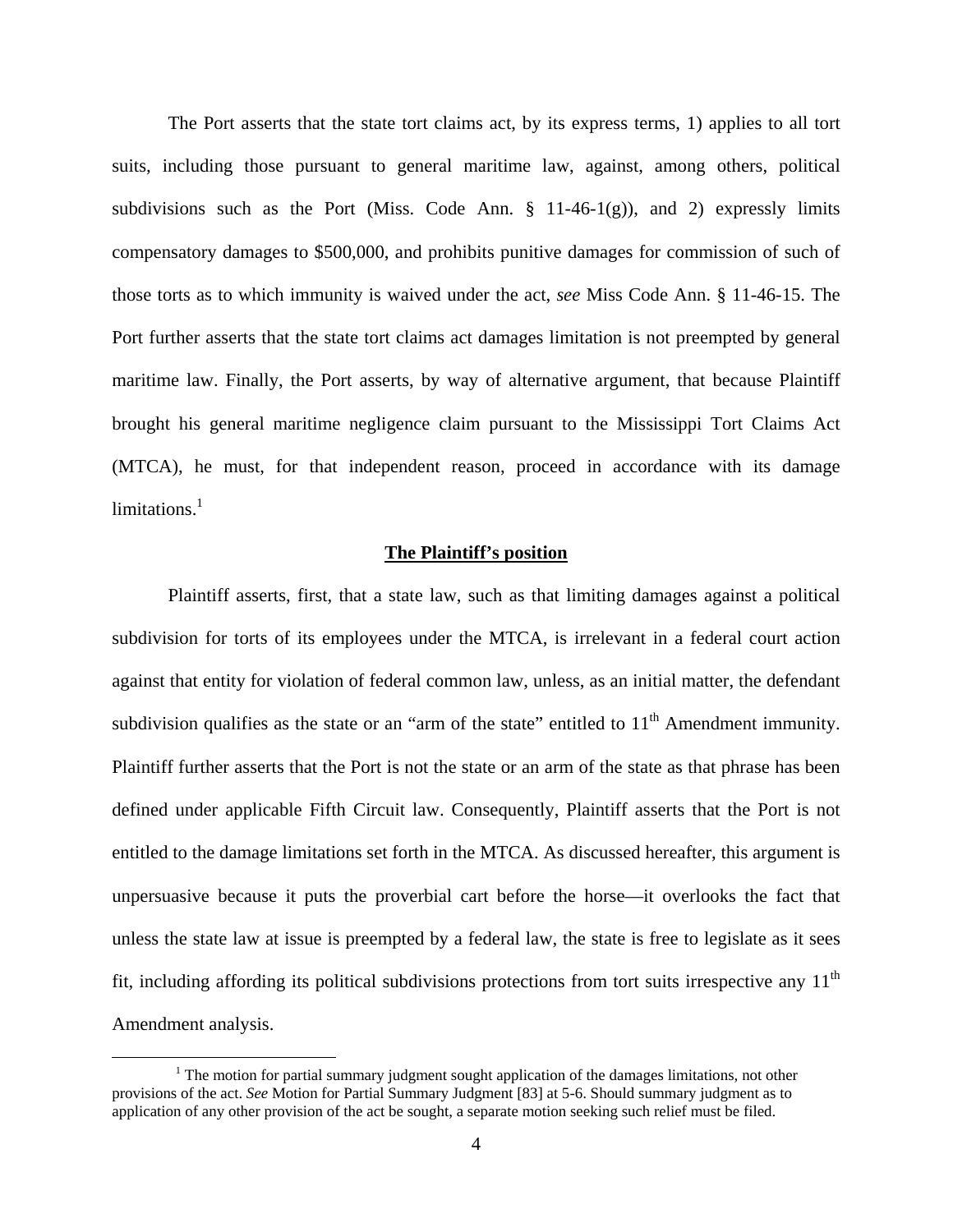Alternatively, Plaintiff argues that general maritime law preempts the damage limitations set forth in MTCA. The court finds, as discussed below, that this is the controlling question on the issue before the court, and Plaintiff's assertion that the damages limitations of the MTCA are preempted by general maritime law is meritorious.

# **Plaintiff's argument that 11th Amendment immunity is necessarily a prerequisite to application of a state law in an action for breach of federal law**

 Plaintiff makes a blanket argument that a state law, such as that limiting damages against a political subdivision for torts of its employees, is irrelevant in a federal court action against that entity for violation of federal common law, unless, as an initial matter, the defendant is entitled to  $11<sup>th</sup>$  Amendment immunity. In support of such argument, Plaintiff cites the following cases: *Jactinoport Corp. v. Greater Baton Rouge Port Comm.*, 762 F.2d 435 (5th Cir. 1985) (Port not entitled to 11<sup>th</sup> Amendment immunity because not arm of state); *Welch v. State Dep't of Highways & Public Transp.*, 739 F.2d 1034 (5th Cir. 1984) (the state of Texas could confer on private parties no immunity from federal maritime remedies, but state waived its 11<sup>th</sup> Amendment immunity); *Clark v. Tarrant County*, 798 F.2d 736 (5th Cir. 1985) (holding that the probation department of the state of Texas was an arm of the state and thereby entitled to  $11<sup>th</sup>$ Amendment immunity); *Pendergrass v. Greater New Orleans Expressway Comm'n*, 144 F.3d 342 (5th Cir. 1998) (holding that the Greater New Orleans Expressway Commission was not entitled to 11<sup>th</sup> Amendment immunity); *Southwest Bell Tel. Co. v. City of El Paso*, 243 F.3d 936 (5th Cir. 2001) (holding that the City of El Paso was not an arm of the state and was thus not entitled to 11<sup>th</sup> Amendment immunity); *United States, ex. rel. Barron v. Deloitte & Touche, LLP*, 381 F.3d 438 (5th Cir. 2004) (holding that the insurance company operating the state's Medicaid fiscal intermediary was not entitled to 11<sup>th</sup> Amendment immunity); and *Dougherty v. Golden Gate Bridge, Highway & Transp. Dist.*, 31 F. Supp. 2d 724,727 (N.D. Cal. 1998) (If a defendant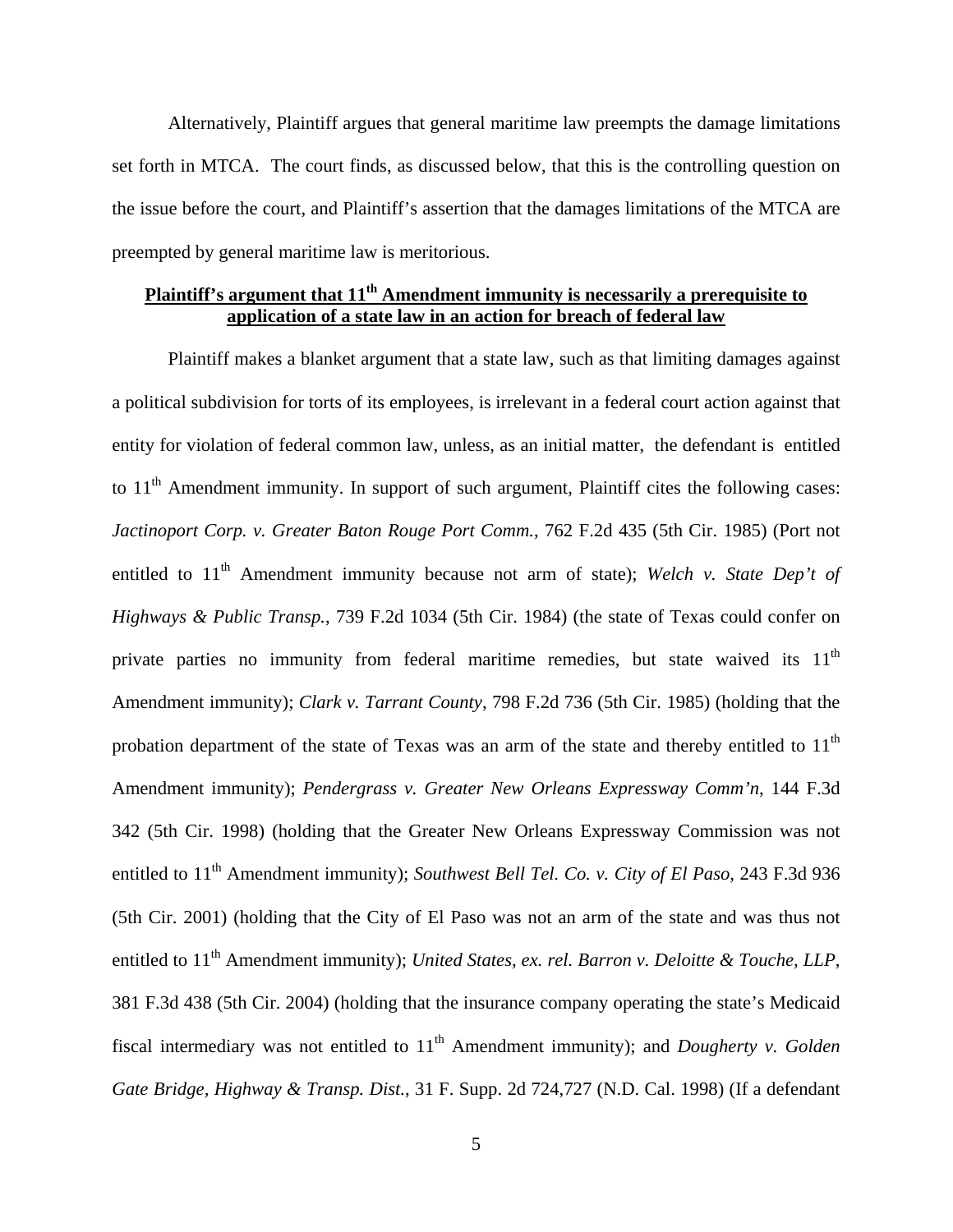does not enjoy  $11<sup>th</sup>$  Amendment immunity in an action where the federal law is supreme, the federal law controls).

 These cases, including *Dougherty,* stand only for the well-recognized rule that only the State or "arms of the state" (as opposed to local subdivisions, municipalities or counties) are entitled to Eleventh Amendment immunity, and where so entitled, the state may then conditionally waive that immunity. These cases do not purport to stand for the proposition advanced by Plaintiff: that entities that are not entitled to Eleventh Amendment immunity may not derive from non-preempted state law protections from suit in federal court.

 In fact, the *Dougherty* decision itself relies on United States Supreme Court decisions that illustrate the necessity for a finding of federal preemption or supremacy in the first instance to trigger an 11th Amendment analysis. *See*, *Hilton v. South Carolina Pub. Rys. Com'n.*, 112 S. Ct. 560, 566 (1991) (Where "clear statement" rule of statutory construction is either overcome or inapplicable so that federal statute imposes liability upon states, the Supremacy Clause makes that statute the law in every state, fully enforceable in state courts.); and *Brown v. Western Ry. of Ala.*, 70 S. Ct. 105, 106-07 (1949) ("It our duty to construe the allegations of this complaint ourselves in order to determine whether petitioner has been denied a right of trial granted him by Congress. This federal right cannot be defeated by the forms of local practice." (citing *American Ry. Exp. Co. v. Levee*, 263 U.S. 19, 21 (1923)). The other case that *Doughtery* relied upon, *Hess v. Port Auth. Trans-Hudson Corp.*, 513 U.S. 30, 32 (1994), simply held that a bi-state railway (a Compact Clause entity) was "not cloaked with the Eleventh Amendment immunity that a state enjoys."

 Indeed, were the law actually as Plaintiff advances it is, the long established and wellrecognized rule that a state is free to legislate as it sees fit – provided it does not do so in a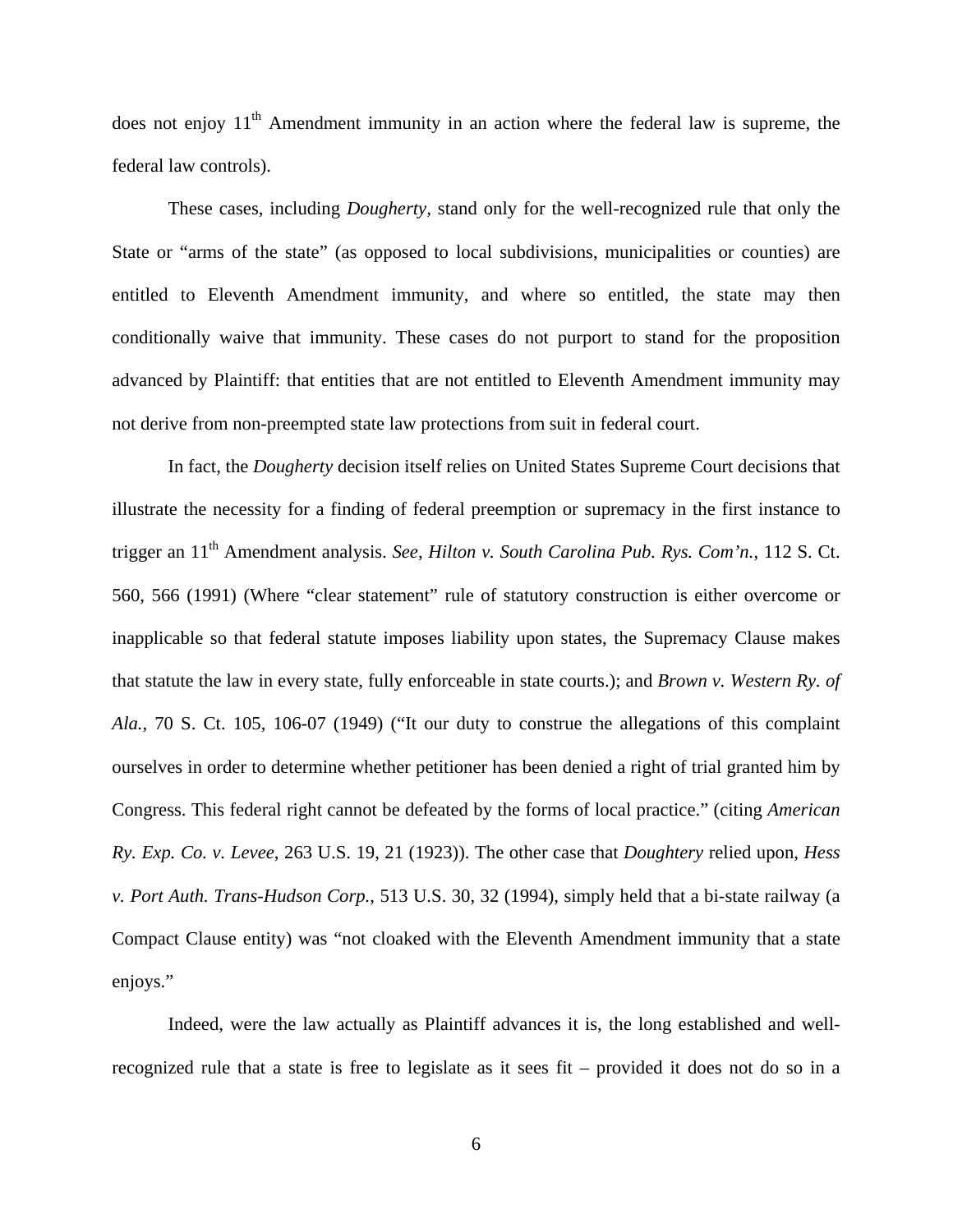manner, generally speaking, that conflicts with federal law – would be largely meaningless where the state law applied to any entity other than one entitled to Eleventh Amendment immunity.<sup>2</sup> *See J. Ray McDermott & Co. v. The Vessel Morning Star*, 457 F.2d 815, 818 (5th Cir.) (en banc), *cert. denied*, 409 U.S. 948 (1972) ("State law may occasionally be used to fill the gaps in an incomplete and less than perfect maritime system."); *Kamani v. Port of Houston Auth.*, 702 F. 2d 612, 615 (5th Cir. 1983) (matters which are "maritime but local" will authorize the application of state law); *Powell v. Offshore Nav., Inc.*, 644 F.2d 1063, 1066 n.5 (5th Cir. 1981) ("State law may of course supplement federal maritime law, as in the exercise of its police powers or in the provision of an additional maritime tort remedy; state law may not, however, conflict with federal maritime law."); *Am. Dredging Co. v. Miller*, 510 U.S. 443, 452 (1994) ("It would be idle to pretend that the line separating permissible from impermissible state regulation is readily discernible in our admiralty jurisprudence, or indeed is even entirely consistent within our admiralty jurisprudence.").

 In this court's view, the issue of whether the Mississippi Tort Claims Act's limitation on compensatory damages and prohibition of punitive damages applies in this federal court proceeding for general maritime negligence against a political subdivision, who is concededly not entitled to Eleventh Amendment immunity, requires an examination of two questions: (1) does the state legislation purport to cover the entity and claim asserted?; and, if so, (2) is the state statute preempted by existing federal law?<sup>3</sup>

### **1) Does the MTCA purport to apply to a general maritime negligence claim against a political subdivision such as the Port?**

 $\overline{a}$ 

 $2^2$  Because no claim is made by the Port that it is entitled to Eleventh Amendment immunity, Plaintiff's examination of a long line of cases that set forth the factors to determine if a public entity is the state for Eleventh Amendment purposes (commonly referred to as the *Clark* factors) is irrelevant.

 $3$  Of course, if preempted, the  $11<sup>th</sup>$  Amendment would then become a vehicle for potentially applying the state law, but that and its related issues are not relevant in this case as, again, the Port does not assert that it is entitled to  $11<sup>th</sup>$  Amendment immunity.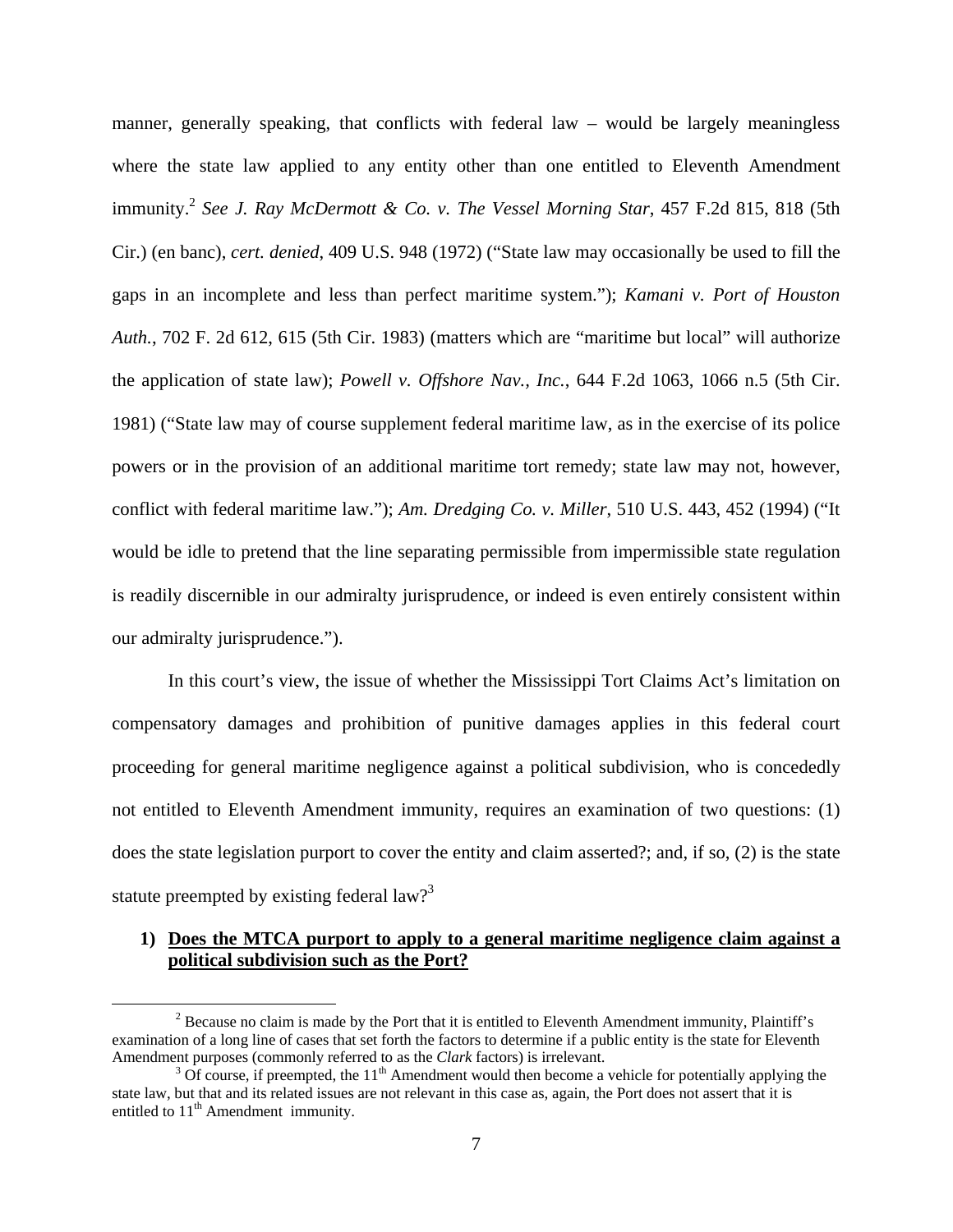The Mississippi Tort Claims Act applies to governmental entities and exempts such entities from liability for torts committed by the entity and its employees acting within the course and scope of their employment. *See* Miss. Code Ann. § 11-46-9. The Mississippi Tort Claims Act does not exclude tort claims arising under general maritime law. On its face, it covers all torts. *See id.* 

## **2) Are the damage limitations in the MTCA preempted by general maritime common law governing negligence claims?**

The Fifth Circuit has set forth certain factors to be examined in order to determine

whether state law is preempted by maritime law:

- (1) State law is not preempted when it contains a detailed scheme to fill a gap in maritime law;
- (2) State law is not preempted when the law regulates behavior in which the state has an especially strong interest;
- (3) Maritime law preempts whenever a uniform rule will facilitate maritime commerce, or, conversely, when non-uniform regulation will work a material disadvantage to commercial actors
- (4) Maritime law preempts state law when the state law impinges on international or interstate relations; and
- (5) Plaintiffs should win personal injury or death maritime tort claims.

*Exxon Corp. v. Chick Kam Choo*, 817 F.2d 307, 317 (5th Cir. 1987), *rev'd on other grounds,* 486 U.S. 140 (1988); *see also, The Vessel Morning Star*, 457 F.2d at 818 (5th Cir.) (en banc), *cert. denied,* 409 U.S. 948 (1972) ("Although state law may occasionally be utilized to fill the gaps in an incomplete and less than perfect maritime system it cannot be employed to contravene an act of Congress, to prejudice the characteristic features of the maritime law or to disrupt the harmony it strives to bring to international and interstate relations.").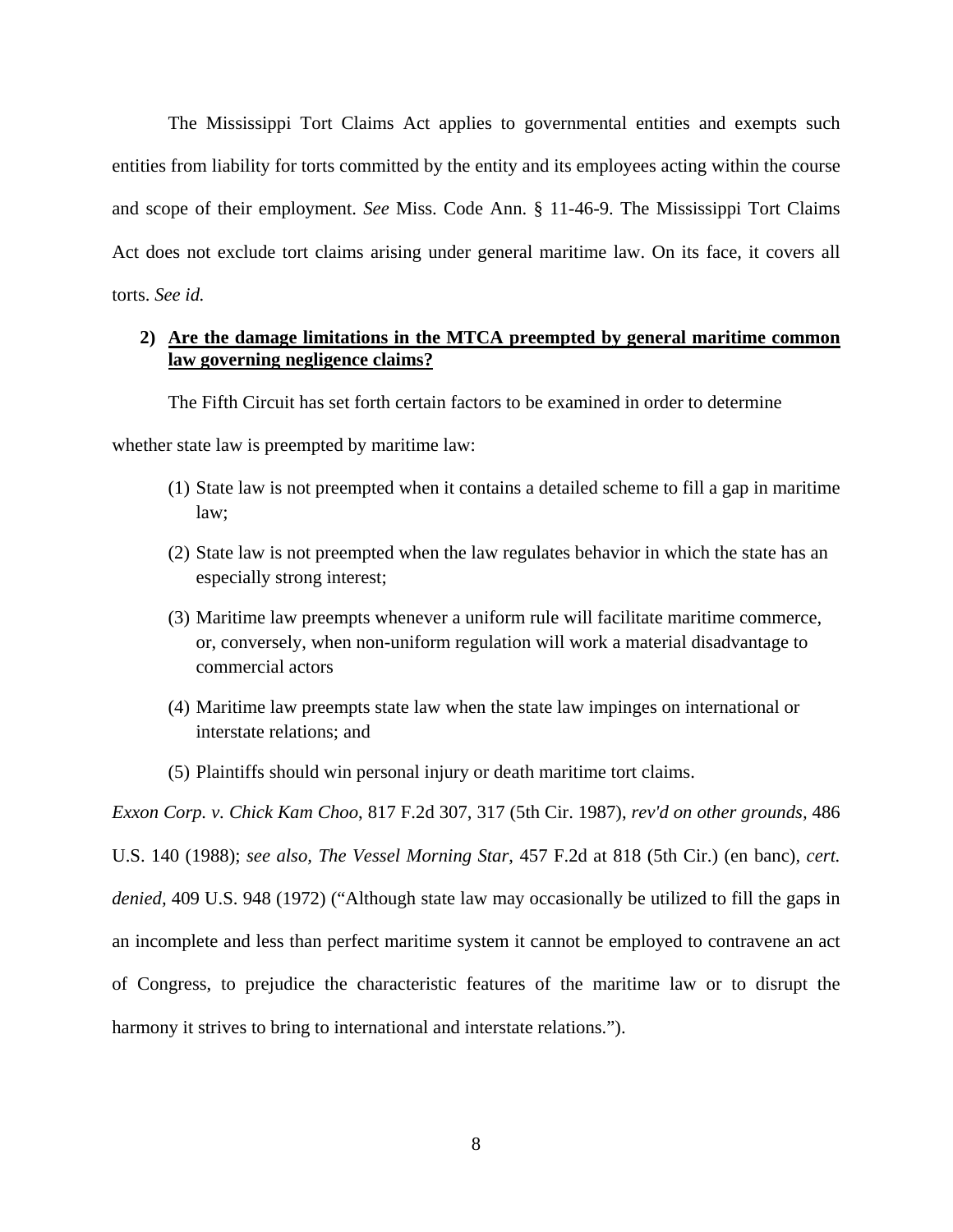As applied to the facts of the instant case, it is apparent, with respect to the first factor, that the damages limitation of the MTCA does not fill a gap in maritime law. The parties have not argued that there is any limit, or even a suggestion of same, on the availability of compensatory damages under general maritime negligence law in the Fifth Circuit, nor is the court aware of any. Further, the law in the Fifth Circuit is settled as to the availability of punitive damages and whether they are allowed against a non-employer third party under general maritime negligence. There is simply no gap for state law to fill.

 The second factor requires the court to consider whether the State of Mississippi has a strong interest in limiting damages awardable against entities such as the Greenville Port Commission. "The venerable phrase "police power" is often used to express this overriding interest in self-regulation." *Chick Kam Choo*, 817 F.2d at 317 (5th Cir. 1987), *rev'd on other grounds*, 486 U.S. 140 (1988) (citing *Askew v. American Waterways Operators,* 411 U.S. 325 (1972) (Florida oil spill regulations); *Wilburn Boat Co. v. Fireman's Fund Insurance Co.,* 348 U.S. at 316-19 (traditional and plenary state power to regulate all forms of insurance)). Presumably, in limiting the damages recoverable against the state and its subdivisions, the state was concerned about the state treasury. But in the instant case, there is no genuine issue of material fact as to whether the Greenville Port Commission is financially funded by the state. *See*, Hart, the Director of the Greenville Port Commission, testifying that the source of Greenville Port Commission's funding is not derived from the state treasury; rather, it comes from leases and port operations. [92] ex. 1 Deposition of Tommy Hart at p.34 l.6-p.37 l.6, p. 41 l.13-18; Hart has also testified that the Greenville Port Commission is completely self-sufficient, has its own bank accounts and owns its own Certificates of Deposit. *Id.* at p.98 l.11-13; and Hart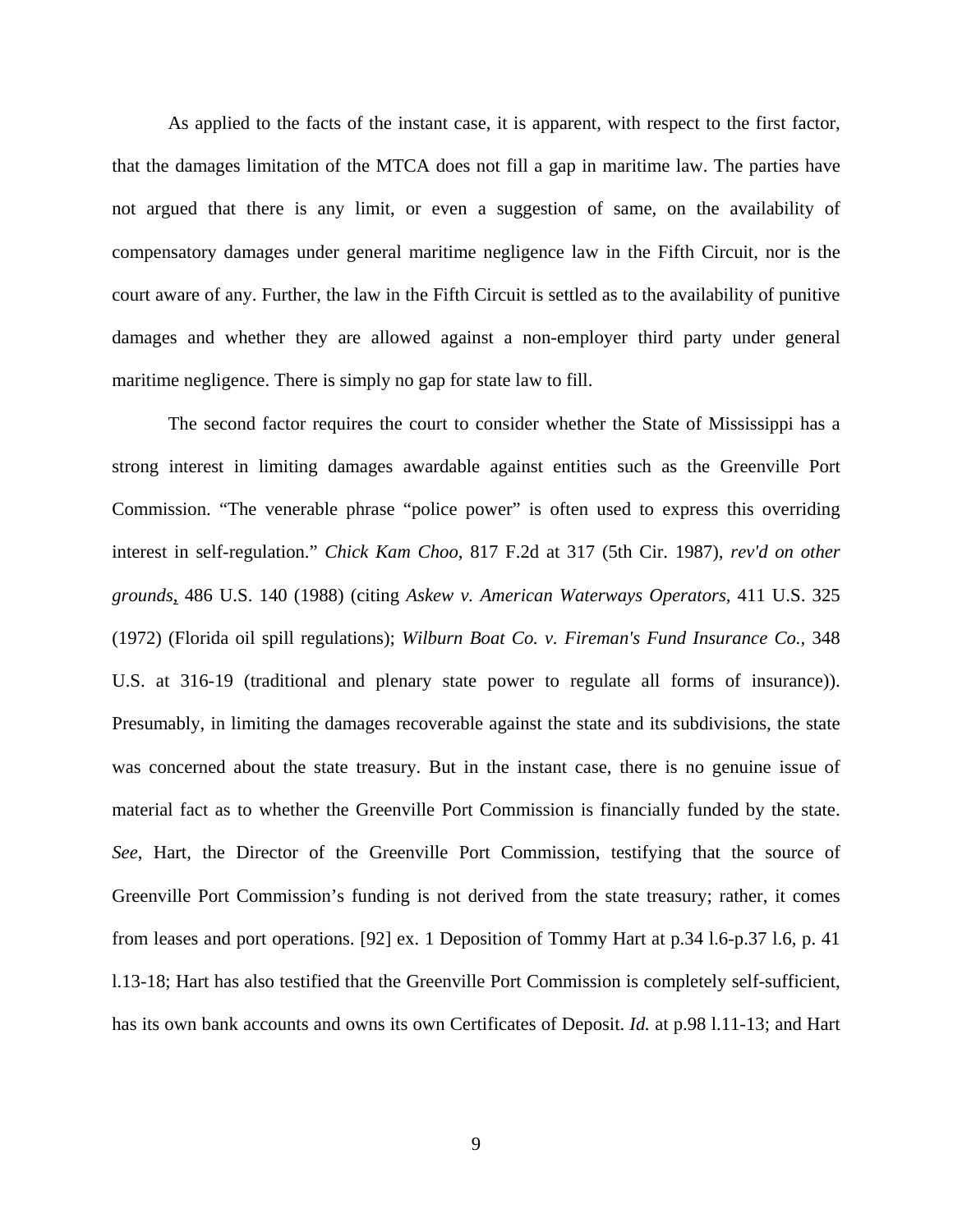testified that the state of Mississippi has never financed the Greenville Port Commission. *Id.* at p.41, l.20-23.

 As for the third factor, the question is whether limiting Welch's damages based upon the MTCA will work a material disadvantage to commercial actors. "This notion is sometimes simply referred to as the need for uniformity, but uniformity is obviously not an end in itself or else state law would *always* be preempted. . . . Since uniformity is related to predictability and to reasonable legal expectations, it is of greatest importance when legal relations are not predictably related to a certain locale and its laws." *Chick Kam Choo,* 817 F.2d at 318. True enough, the Port is a Greenville, Mississippi governmental entity, Welch is from Greenville, Mississippi, and the incident occurred in Greenville, Mississippi. However, this incident invokes concerns regarding commercial actors/transports whose very essence is to move regularly among many states.

 The fourth factor is whether the state law impinges on international or interstate relations, and this factor also weighs in favor of federal preemption. As Plaintiff explains, a deckhand on a towboat on the Mississippi River traveling one way from St. Paul, Minnesota to Baton Rouge, Louisiana who was injured by the negligent acts of any port authority along the way would be subject to a potentially very different recovery based solely on a difference in river mile marker.

 As for the fifth and final factor, the Port is not seeking, by virtue of its claim that the damage limitation provisions of the MTCA apply to this case, the dismissal of Welch's case or to eliminate his ability to recover. Application of the MTCA's limitation on damages is not outcome determinative and would not result in dismissal of the entirety of Welch's claims. Accordingly, this factor weighs against federal preemption.

 Upon analyzing all of the applicable factors, the court finds that the damage limitations provisions of the MTCA do not apply to Welch's claims for general maritime negligence against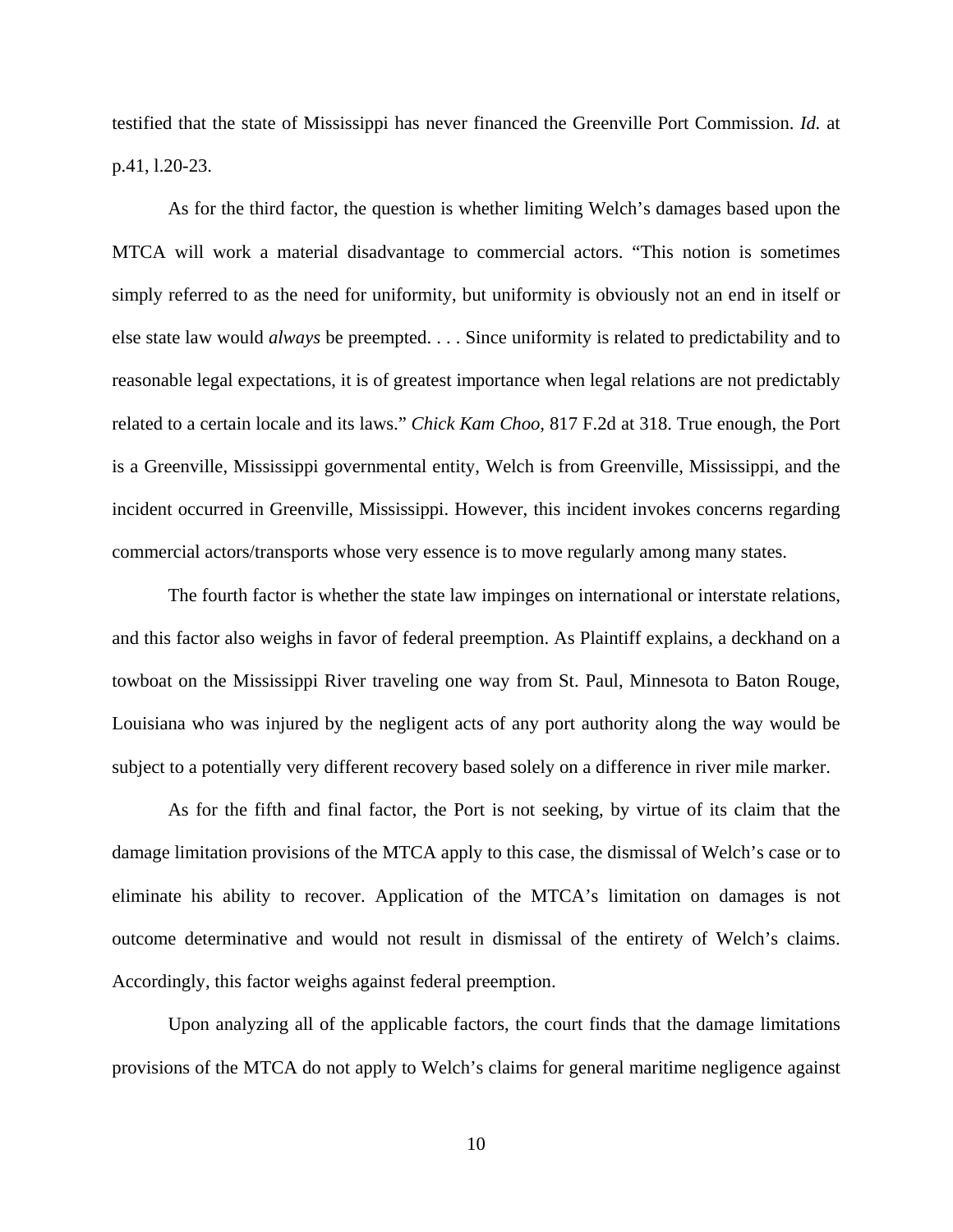the Port in as much as the state law would limit his rights to the recovery otherwise available under general maritime law. As such, the damage limitations are preempted by general maritime law.

 Notably, the Fifth Circuit has held that while state law may supplement federal maritime law, "state law may not . . . conflict with federal maritime law, as it would be redefining the requirements or limits of a remedy available at admiralty." *Powell*, 644 F.2d at 1065 n.5. The United States Supreme Court has also similarly held that state law may supplement federal maritime law, but may not conflict with it. *See*, *Workman v. New York City,* 179 U.S. 552 (1900) (In a maritime case, the Supreme Court refused to apply a local law conferring immunity on municipalities because of its negative impact on uniformity and the Federal admiralty right of recovery); *see also, Calhoun v. Yamaha Motor Corp., U.S.A.,* 40 F.3d 622, 627 (3d Cir. 1994) *aff'd*, 516 U.S. 199 (1996) ("[S]tate law may supplement maritime law when maritime law is silent or where a local matter is at issue, but state law may not be applied where it would conflict with [federal] maritime law.").

 Finally, the court is unpersuaded by the Port's reliance on *The Port of Houston Auth. v. Guillory*, 845 S.W.2d 812 (Tex. 1993) (*cert. denied*) for two reasons. First, it is a Texas state court decision and aside from holding the state law at issue in that case was not preempted by federal law because Congress did not intend to do so "in this manner," no rationale for the decision on preemption is provided. Second, and most notably, none of the factors set forth by the Fifth Circuit in *Chick Kam Choo*, 817 F.2d at 317 (5th Cir. 1987) for analyzing preemption in the maritime arena were addressed.

#### **3) Did Plaintiff assert a general maritime claim of negligence pursuant to the MTCA?**

11